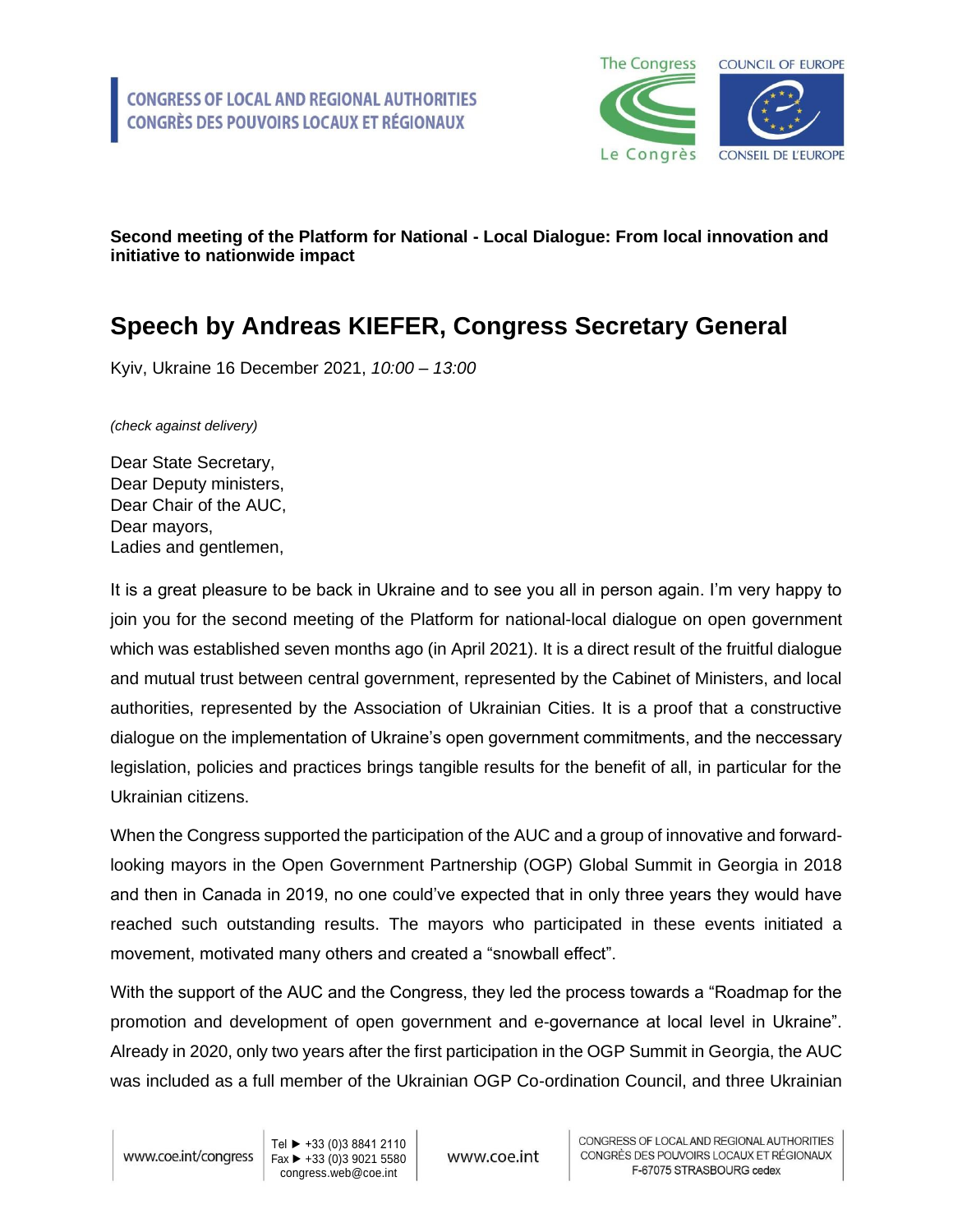municipalities were selected to join OGP Local programme. What a success, to be part of a prestigious group of local and regional authorities from all over the world that were selected under a competitive procedure!

In April this year, the Secretariat of the Cabinet of Ministers and the AUC established the Platform for national-local dialogue on open government.

What is so impressive today is that national and local authorities join forces to identify common priorities for the development of a new Roadmap on open government in Ukraine. We are glad see the Ministry of Youth and Sport and the Ministry of Digital Transformation joining this partnership to enlarge the scope of the Platform and our joint work.

I would like to congratulate you on this success; it is a remarkable achievement that we don't get to see very often. I encourage you all to nurture this dialogue and relationship of trust and cooperation, and I can ensure you that the Congress of Local and Regional Authorities will continue to support you in this joint endeavour.

Open government and public ethics are a cornerstone for the implementation of the Congress strategic priorities in our member states. Whether seeking for enhancing the quality of democracy and citizen participation, or in our current context for effective local and regional responses to public health crises, the responsibility to respond to the needs of citizens lay in the hands of the elected leaders in municipalities, cities and regions / oblast. They – you – have to lead innovative processes and forge new alliances.

Consultation of local authorities and regular and effective dialogue are fundamental principles and two of the key requirements of the European Charter of Local Self-Government ratified by Ukraine in 1997. The ratification by Ukraine, as for all the other 46 member states of the Council of Europe, is a voluntary commitment in order to serve the people, being inspired by international standards. National-local collaboration and consultation strengthens multilevel governance and the quality of the results and impact of legislation and policies, and is a firm recognition of the key role that local authorities play as the level of government closest to the citizens.

Ladies and gentlemen,

The Platform for national-local dialogue is a common space for learning, knowledge sharing, and boosting innovation. The platform ensures that there is a bottom-up contribution to national strategies and international commitments, that policies are not imposed on the local level and that mayors and councillors take ownership for enhancing democratic governance as fully-fledged partners.